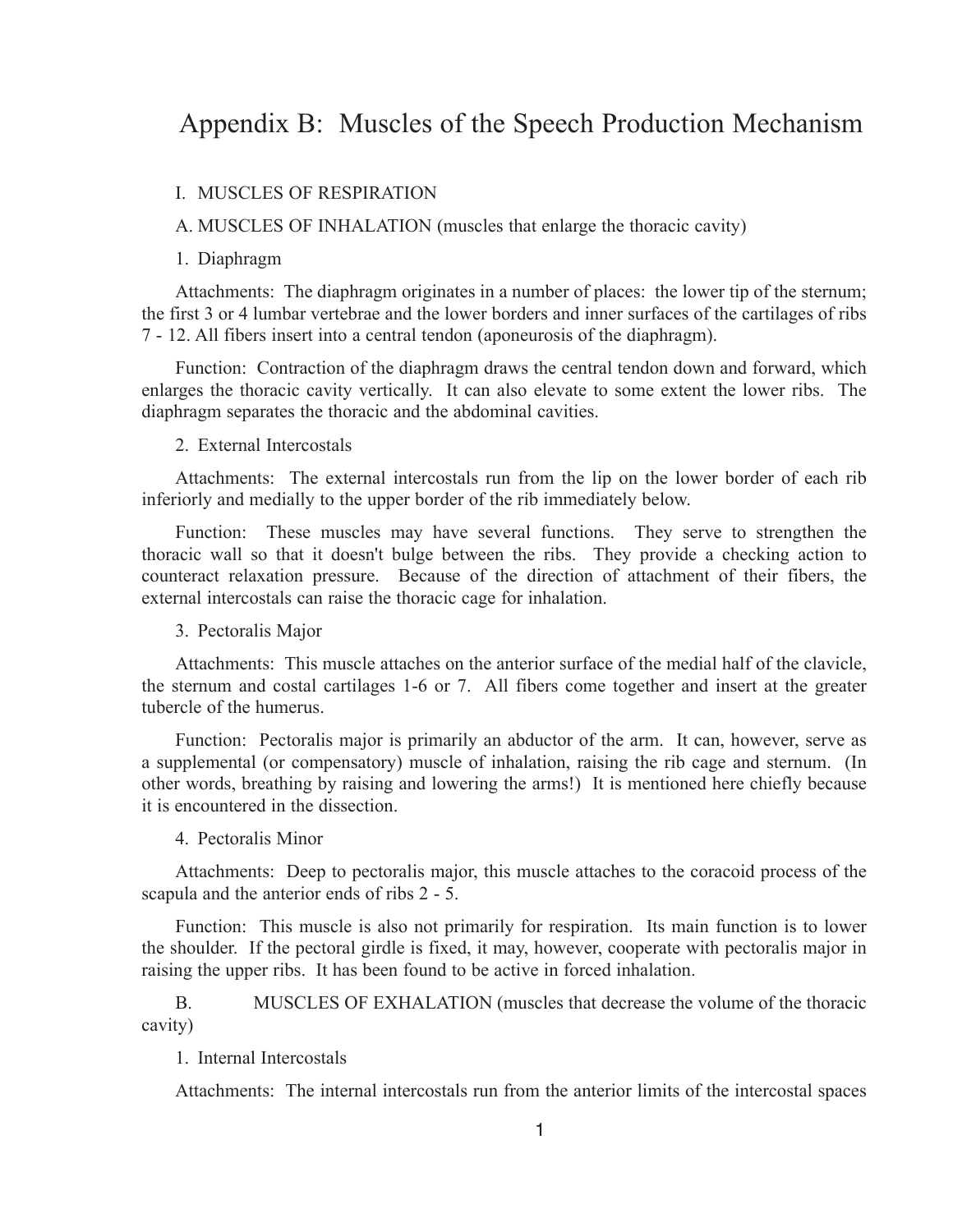to the angle of the ribs posteriorly. In front, they run inferiorly and laterally, and in back inferiorly and medially. Each muscle runs from the subcostal groove of one rib to the top of the rib immediately below it.

Function: The internal intercostals assist the external intercostals in strengthening the intercostal spaces. The internals are also the chief muscle in forced exhalation, for example during phonation. The internal intercostals - aided by the abdominal muscles - pull down the rib cage because of the direction of their fibers (opposite to the external intercostals). Note: as defined here, nerve fibers run within the internal intercostal muscles. Some researchers thus distinguish the 'internal' intercostal fibers, which are superficial to this nerve, from the 'innermost' intercostals, which are deep.

### 2. Internal Obliques

Attachments: The internal obliques originate in the lateral half of the inguinal ligament and the anterior half of the iliac crest. The fibers course almost vertically up to the lower borders of the cartilages of the last 3 or 4 ribs and the abdominal aponeurosis.

Function: The internal obliques assist other muscles in compressing the abdomen and thus raising the diaphragm and decreasing the vertical dimension of the thoracic cavity. They may also pull down on the lower three ribs.

# 3. External Obliques

Attachments: These muscles originate in the exterior surfaces and lower borders of ribs five to twelve. The fibers run in two directions: a) inferiorly and medially to the anterior half of iliac crest and near the midline of the abdominal aponeurosis and b) to the external layer of the abdominal aponeurosis.

Function: The external obliques compress the abdomen and draw the lower ribs downward. They may be used in forced exhalation.

# 4. Rectus Abdominis

Attachments: Rectus abdominis attaches at the crest of the pubis. The fibers run superiorly to the cartilage of the fifth, sixth and seventh ribs and the xiphoid process.

Function: This muscle is also used in forced exhalation. It can pull the ribs down and thus decrease the thoracic cavity and also push in on the abdomen forcing the diaphragm upwards thereby forcing air out of the lungs.

### 5. Transversus Thoracic

Attachments: Transversus thoracic originates on the inner surface of the lower part of the sternum. The fibers run superiorly and laterally to the lower borders and inner surfaces of ribs two to six.

Function: These muscles may help to depress ribs for exhalation and may also tighten the intercostal spaces to help maintain the rigidity of the thoracic wall.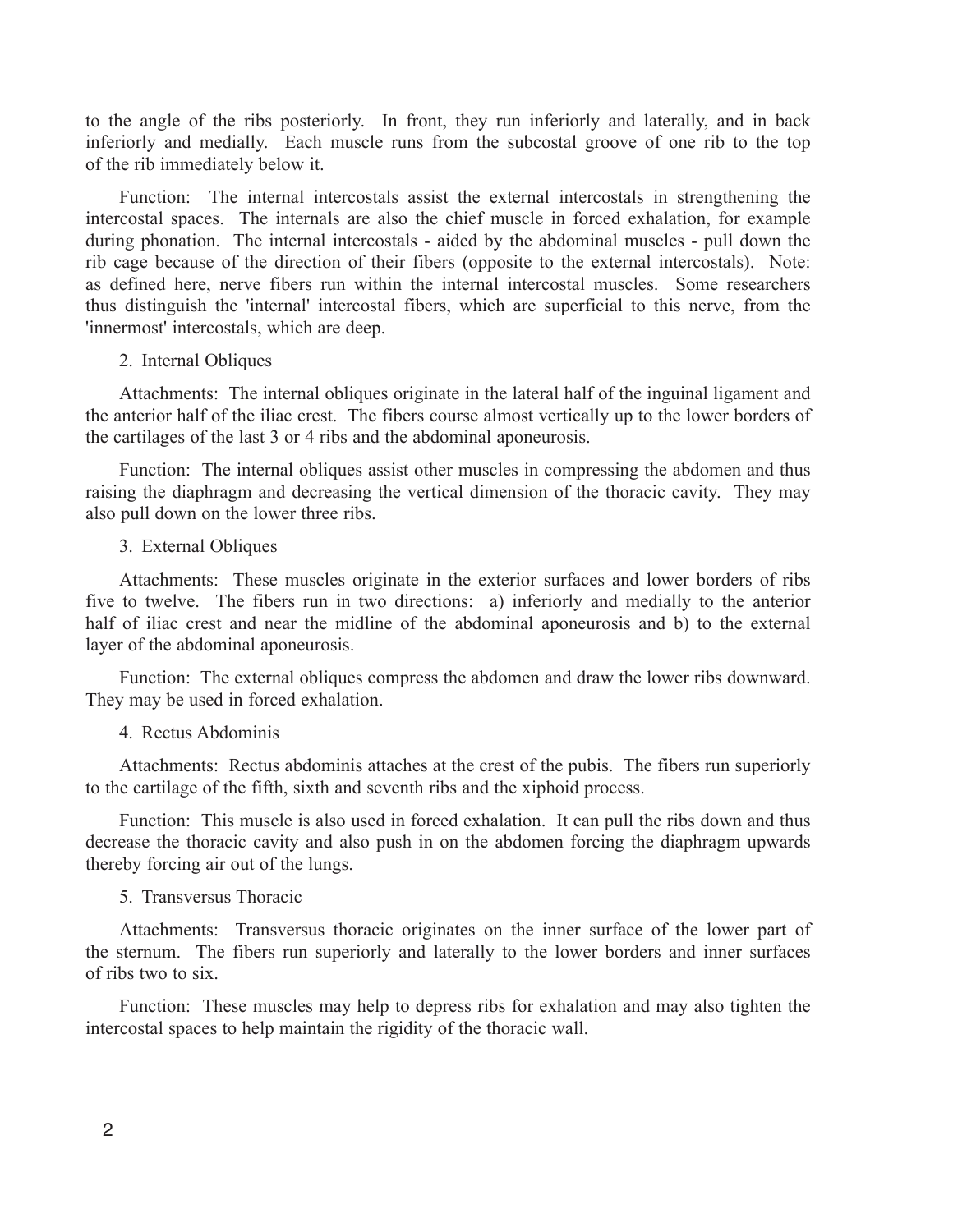### II. MUSCLES OF LIP MOVEMENT

# A. MUSCLES THAT CLOSE THE LIPS

### 1. Orbicularis Oris

Attachments: Orbicularis Oris is the sphincter muscle of the mouth, many of the other facial muscles blend in with it. Its fibers run in several directions. The intrinsic fibers extend from the incisive slips under the nose to the mental slips at the midline under the lower lip. The extrinsic fibers arise from the buccinator through the modiolus. The uppermost and lowermost fibers go directly across the upper and lower lips to the other side. The middle fibers cross each other, the upper ones going below the lower lip and the lower ones going above upper lip.

Function: On contraction, this muscle adducts the lips by drawing the lower lip up and the upper lip down, probably in conjunction with some of the other facial muscles. It may also pull the lips against the teeth. This muscle can also round the lips by its sphincter action.

### B. MUSCLES THAT RAISE THE UPPER LIP

#### 1. Levator Labii Superioris

Attachments: This muscle originates on the inferior orbital margin and parts of the zygomatic bone. The fibers course inferiorly and insert in the upper lip.

Function: As its name indicates, levator labii superioris raises the upper lip. It may be used to raise the upper lip in the production of labiodental fricatives.

### 2. Levator Labii Superioris Alaeque Nasi

Attachments: This muscle originates on the frontal process of the maxilla (the bone forming the upper jaw). The fibers run inferiorly and laterally along the sides of the nose and divide into two slips. One slip inserts in the alar cartilage (around nostril) and the other continues down to the upper lip.

Function: The muscle elevates the alar cartilages (dilates nostrils) and also elevates the middle part of the upper lip.

3. Zygomaticus Minor

Attachments: Zygomaticus minor originates on the facial surface of zygomatic bone. Running inferiorly and medially, the fibers insert into the modiolus and orbicularis oris, just lateral to the midline.

Function: Raises upper lip for [f] along with the muscles that raise the angles of the mouth.

# C. MUSCLES THAT LOWER THE BOTTOM LIP

### 1. Depressor Labii Inferioris

Attachments: Depressor labii attaches on the oblique line of mandible near mental foramen. Fibers run superiorly and medially to orbicularis oris and the skin of the lower lip.

Function: Draws lower lip downward and laterally, useful in the release of bilabial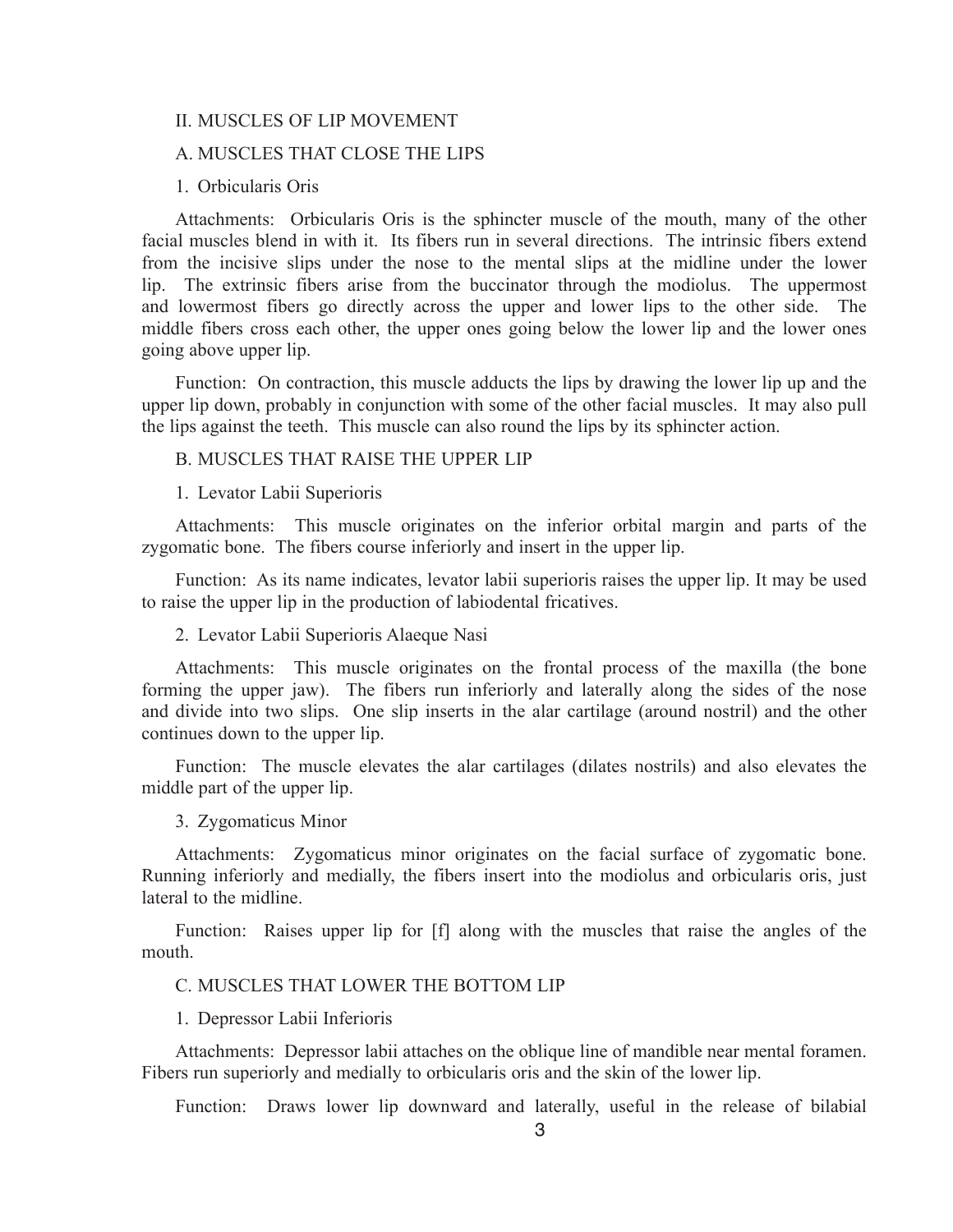consonants.

- D. MUSCLE FOR ROUNDING THE LIPS
- 1. Orbicularis Oris (see under muscles that close the lips)
- E. MUSCLES THAT PROTRUDE THE LIPS
- 1. Mentalis

Attachments: Mentalis originates on the mandible near mental tuberosity (point of the chin). Fibers course superiorly, some reaching orbicularis oris, others inserting at different places along the way.

Function: On contraction, mentalis draws the skin on the chin upwards, at the same time everting and protruding the lower lip. In conjunction with orbicularis oris it helps round and protrude the lips for the high rounded vowels [u] and [y]. It also may help to close lips.

- 2. Orbicularis Oris--deep fibers (see under muscles that close the lips)
- F. MUSCLES THAT RETRACT THE ANGLES OF THE MOUTH
- 1. Buccinator

Attachments: Buccinator attaches to the pterygomandibular raphe and lateral surfaces of the mandible and the maxilla (the upper jaw) opposite the molar teeth. The fibers course medially and insert in the modiolus, with some continuing on into the upper and lower lips, forming the more superficial fibers of orbicularis oris.

Function: The buccinator draws the lips back against the teeth and pulls the angles of the mouth laterally as an antagonist to the muscles of protrusion and rounding. This action is probably utilized in the production of labiodental and bilabial fricatives. If the lips are actively spread in pronunciation of vowels such as [i] and [e] (which seldom happens), this muscle may be used.

2. Risorius

Attachments: The risorius is sometimes regarded as an extension of the platysma. The fibers have their origin at the fascia of the masseter near the ramus of the mandible. The fibers run horizontally, parallel and superficial to the buccinator, inserting in the modiolus, some continuing on to the upper and lower lips.

Function: The risorius draws the mouth angles laterally to help spread the lips in the production of [i] and [e] (although note the comment in the discussion of buccinator.). It may also aid the buccinator and zygomaticus major in pulling back the angles of the mouth during labiodental and bilabial fricatives.

3. Zygomaticus Major

Attachments: Zygomaticus major attaches on the outer edge of zygomatic bone, just lateral to zygomaticus minor. In some cases it inserts into the more superficial connective tissue that extends to cover the temporalis muscle. The fibers course inferiorly and medially to insert into the modiolus and orbicularis oris of the upper lip.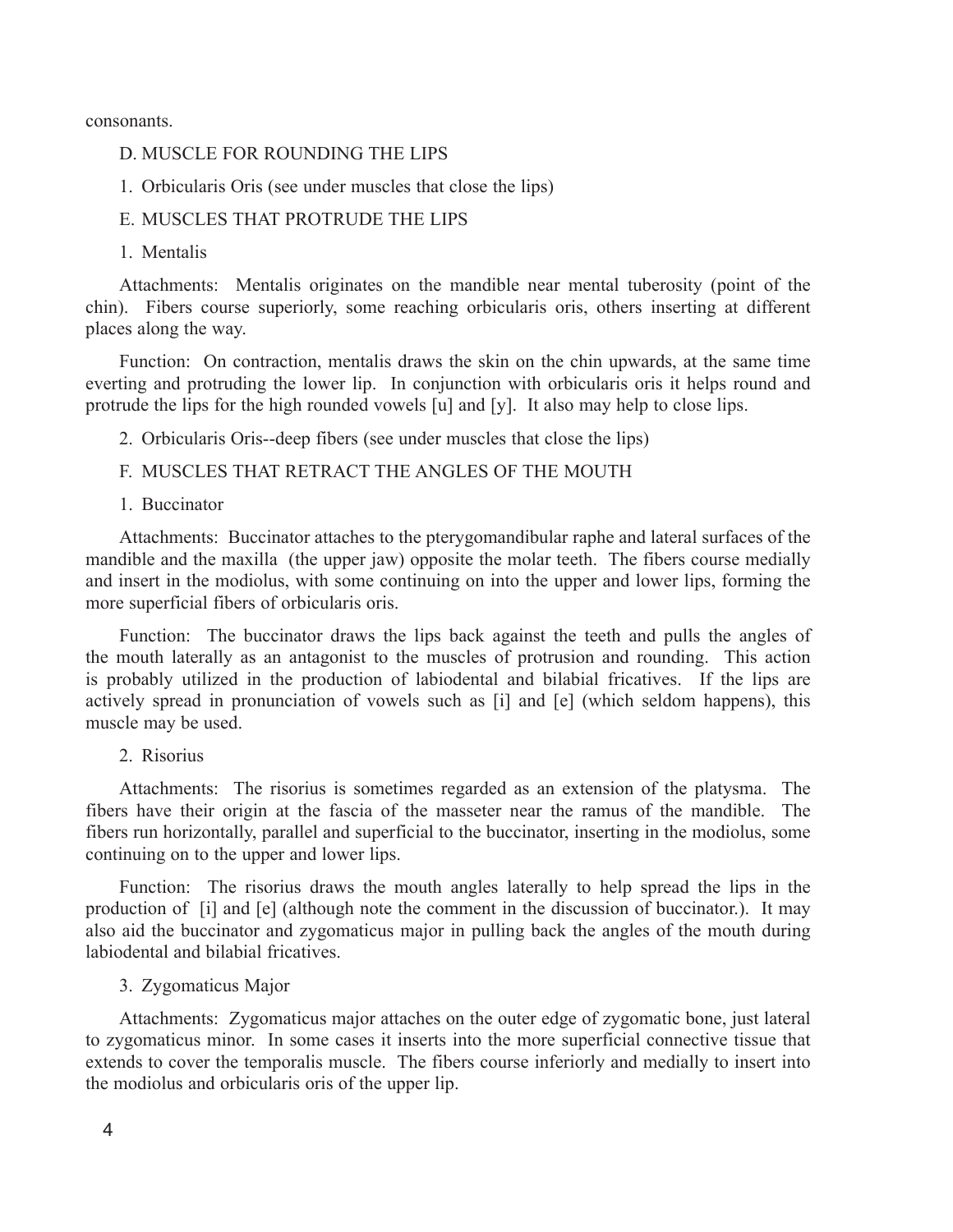Function: On contraction, this muscle draws the angle of the mouth upward and laterally. The upward movement probably works with levator anguli oris to achieve the raised upper lip in labiodental fricatives. The lateral movement may be used in the production of [s].

# G. MUSCLES THAT RAISE THE CORNERS OF THE MOUTH

### 1. Levator Anguli Oris

Attachments: Levator anguli oris runs from the canine fossa on the maxilla coursing inferiorly and slightly laterally; most fibers insert in the modiolus with a few continuing on to insert in the lower lip.

Function: This muscle draws the corner of the mouth upwards and, because of the fibers that insert into the lower lip, may assist in closing the mouth by drawing the lower lip up, for the closure phase in bilabial consonants.

2. Zygomaticus Major (see under muscles that retract the angles of the mouth)

# H. MUSCLES THAT LOWER THE ANGLES OF THE MOUTH

### 1. Depressor Anguli Oris

Attachments: Depressor anguli oris attaches to the oblique line of mandible. This muscle is superficial and lateral to depressor labii inferioris. It runs vertically upwards, interdigitating with the platysma, and inserts into the modiolus. Some fibers continue up to the upper lip.

Function: This muscle depresses the angles of the lips. This action may work with depressor labii inferioris to prevent the mouth from closing entirely when spreading for vowels like [i] and [e]. Because of the fibers that insert in the upper lip, this muscle may also aid in compressing lips by drawing the upper lip down.

#### 2. Platysma

Attachments: Platysma originates in the fascia covering superior parts of pectoralis major and deltoid muscles. Fibers course superiorly and anteriorly, some inserting into the lower border of the mandible, blending with depressor labii inferioris and depressor anguli oris, some turn more medially and met the corresponding fibers from the other side on the chin, some go up into the modiolus, and some even continue up to the zygomatic arch and orbicularis occuli.

Function: The platysma can aid depressor anguli oris and depressor labii inferioris to draw down and laterally the angles of the mouth.

### III. MUSCLES OF MANDIBULAR MOVEMENT

#### A. MUSCLES THAT RAISE THE MANDIBLE

### 1. Masseter

Attachments: The masseter has its origin at the zygomatic arch. It inserts in the ramus of the mandible.

Function: This muscle closes the jaws by elevating and drawing forwards the angle of the mandible.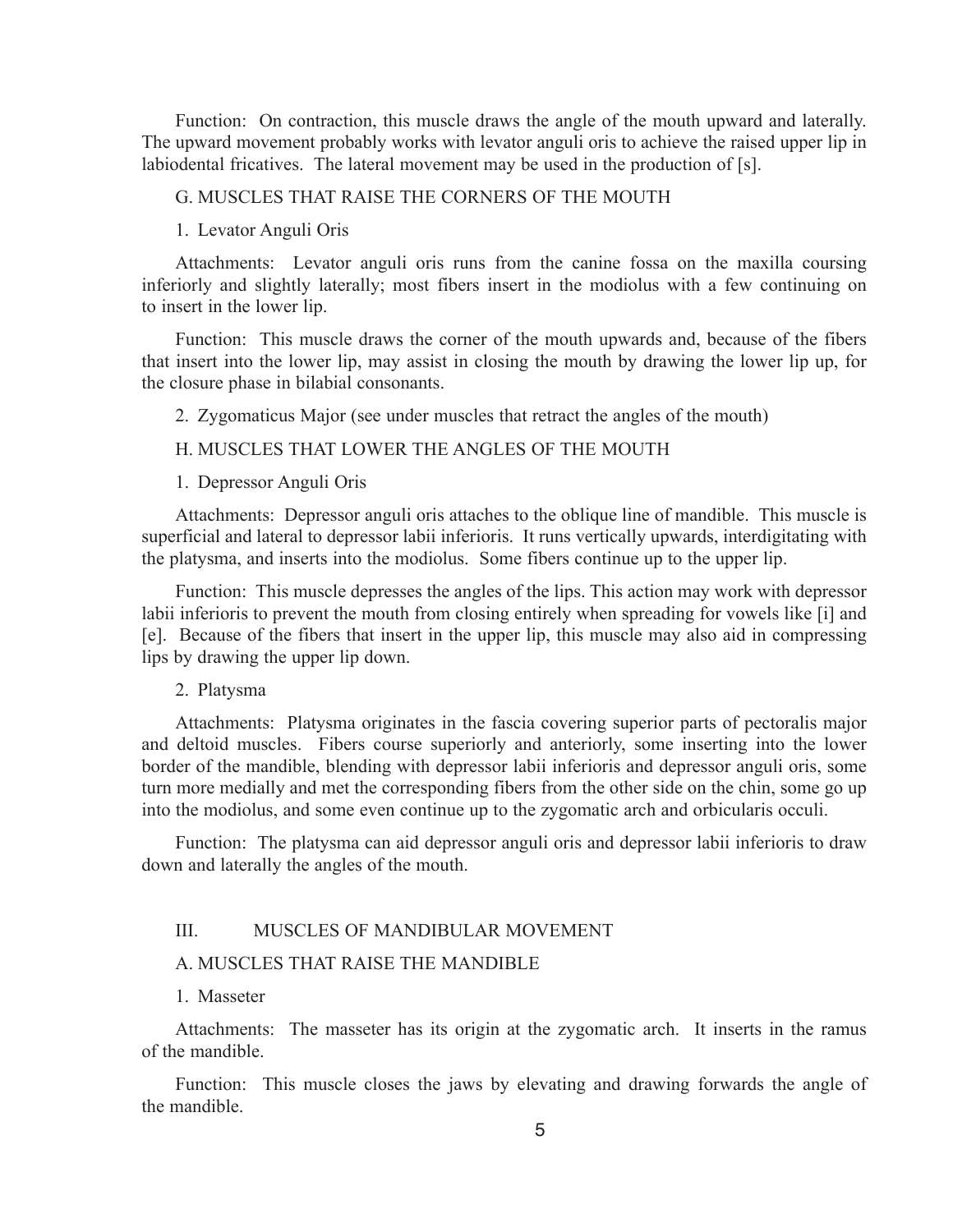# 2. Medial Pterygoid

Attachments: The medial pterygoid originates in the pterygoid fossa and the medial surface of the lateral pterygoid plate. The fibers run inferiorly, laterally and posteriorly to the medial surface of the ramus and angle of the mandible.

Function: The medial pterygoid works with the masseter and temporalis to raise and protrude the mandible. It serves also as an antagonist to the anterior suprahyoid muscles to balance the lip position for labiodental fricatives and adjust the jaw position for [s].

### 3. Temporalis

Attachments: The temporalis originates from the entire temporal fossa. The fibers pass under the zygomatic arch to the anterior border of the ramus of the mandible.

Function: The function of this muscle is to raise the mandible (along with the masseter and the medial pterygoid). The posterior fibers retract the mandible slightly, assisted by the anterior suprahyoid muscles.

# B. MUSCLES THAT LOWER THE MANDIBLE

### 1. Anterior Belly of the Digastric

Attachments: This muscle originates on the inside surface of the lower border of the mandible. The fibers course inferiorly and posteriorly to the intermediate tendon near the lesser cornu of the hyoid bone.

Function: The function of this muscle is to draw the hyoid bone up and forward. It also serves to bring the tongue forward and upward for alveolar and high front vowel articulations. In pulling up the hyoid bone, it may also pull up the larynx thereby tensing the stretching the vocal cords and raising the pitch. If the hyoid bone is fixed, the anterior belly of the digastric can serve to lower the jaw in conjunction with the geniohyoid, mylohyoid and lateral pterygoid muscles.

- 2. Genioglossus (see under Muscles of the tongue)
- 3. Geniohyoid

Attachments: Geniohyoid attaches on the anterior inner surface of the mandible at the mandibular symphasis (where the two halves of the mandible join). Fibers run posteriorly and inferiorly to the anterior surface of the body of the hyoid bone. It is close to the midline of the floor of the mouth.

Function: When the mandible is fixed, the geniohyoid (along with the lateral pterygoid, the anterior belly of the digastric and the mylohyoid) pulls the hyoid bone upward and forward. This will raise both tongue and larynx. The geniohyoid may also serve as an antagonist to the thyrohyoid, tilting the hyoid and with it the thyroid cartilage backward, for velar and uvular articulations. If the hyoid bone is fixed by other muscles, the geniohyoid can become an active jaw opener.

# 4. Mylohyoid

Attachments: The mylohyoid muscle originates from the mylohyoid line along the inner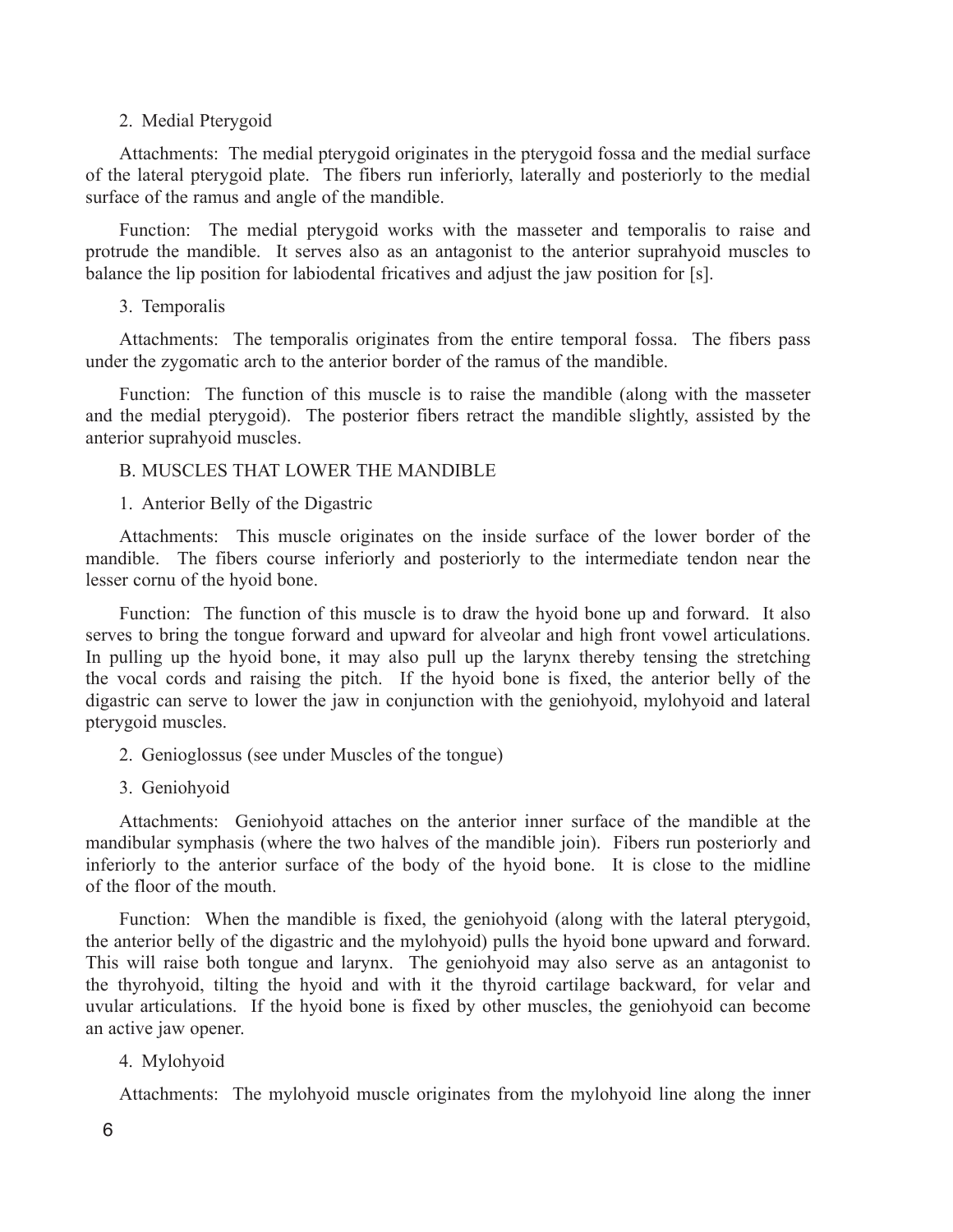surface of the mandible. Coursing medially and inferiorly, the fibers join those of the opposite side at the raphe and down to the corpus of the hyoid bone.

Function: When the mandible is fixed, the mylohyoid helps to elevate the hyoid and bring it forward and with it the floor of the mouth and the tongue. With the hyoid bone fixed, the mylohyoid may depress the mandible. It helps bring the tongue forward for alveolar articulations and, along with the posterior belly of the digastric, the stylohyoid and the medial pharyngeal constrictor, helps bulge the tongue up and back for velars. It is also active in high vowels whether front or back, in that it raises the whole body of the tongue.

### 5. Lateral Pterygoid

Attachments: This muscle attaches to the lateral portion of the greater wing of the sphenoid bone and the lateral surface of the lateral pterygoid plate. Running horizontally and posteriorly, the fibers insert in the pterygoid fossa and the temporo-mandibular joint.

Function: The lateral pterygoid muscle protrudes the mandible, causing the condyle to slide down and forward. This protrusion is useful in the articulation of [s] and [S] and, for some people, [f]. It can also depress the mandible along with the other depressors discussed above.

# IV.MUSCLES OF THE TONGUE

# A. INTRINSIC MUSCLES THAT CHANGE THE SHAPE OF THE TONGUE

1. Superior Longitudinal

Attachments: This muscle originates at the median fibrous septum and mucous membrane at the root of the tongue (close to the hyoid bone). Some fibers go back to the epiglottal ligament. The fibers course anteriorly along the length of the tongue very superficially and insert in the mucous membrane at the tip of the tongue. Laterally, the fibers join with the longitudinal fibers of the styloglossus, hyoglossus and inferior longitudinal muscles.

Function: On contraction, this muscle shortens the tongue, perhaps widening it at the same time. It can also bulge the tongue upwards as it shortens it, probably with the help of the inferior longitudinal to pull the tip of the tongue downwards. Since the fibers are inserted in the tip, this muscle can probably also raise the tip of the tongue for tongue tip dental and alveolars and retract it a bit for retroflex articulations. The lateral fibers may (along with styloglossus and perhaps palatoglossus) help keep the sides of the tongue raised during grooved articulations such as [s] and [z].

#### 2. Inferior Longitudinal

Attachments: This muscle originates at the hyoid bone and root of tongue. Fibers course anteriorly lateral to the midline on the inferior side of the tongue between the genioglossus and hyoglossus muscles and insert into the inferior part of the tongue tip, blending with the fibers of the genioglossus, hyoglossus and styloglossus.

Function: This muscle pulls down and retracts the tip of the tongue for the release of tongue tip stop consonants. It acts as an antagonist to superior longitudinal and styloglossus for delicate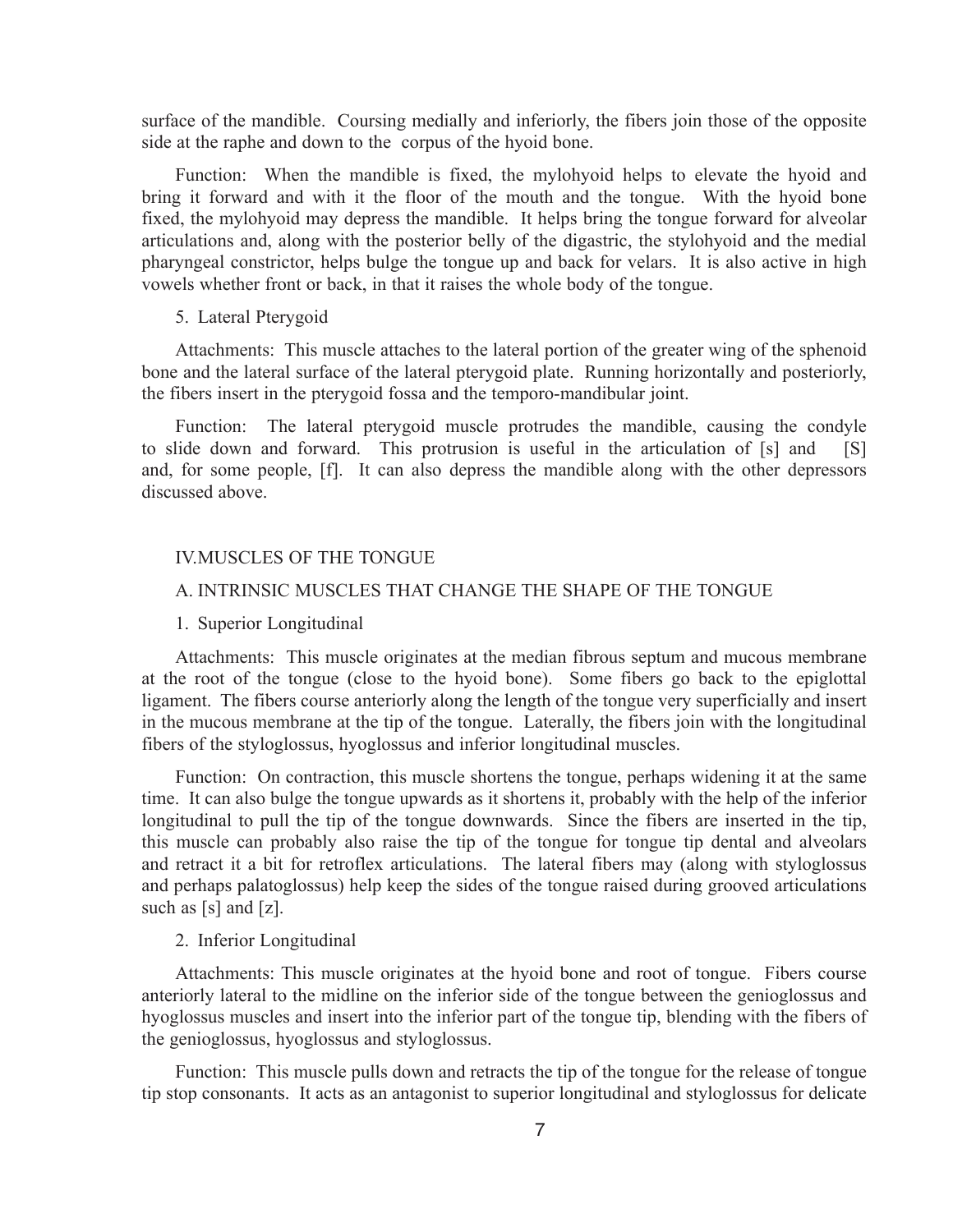control of tongue configuration as in grooving for [s]. By depressing the tip and bulging the tongue upwards, it helps from the articulations of back vowels and velar consonants.

3. Transverse

Attachments: These muscle fibers originate at the median fibrous septum. The fibers course laterally to the lateral margins of the tongue, mainly inferior to the superior longitudinal and superior to the inferior longitudinal muscles. They insert into the submucous fibrous tissue in a fan-like distribution. Near the tip of the tongue, where the median fibrous septum is not evident, they interdigitate with fibers of same muscle on the other side and with fibers of the superior longitudinal and inferior longitudinal muscles. At the root of the tongue they interdigitate with the palatopharyngeus muscle.

Function: On contraction, these fibers narrow and elongate the tongue. They draw the edges of the tongue upwards, aiding in grooving the tongue. They may also aid genioglossus in pushing the tongue forwards for front articulations when the tongue is coming from a back position.

4. Vertical

Attachments: These muscle fibers attach to the mucous membrane of the dorsum of tongue. The fibers course inferiorly and vertically on either side of the median fibrous septum, inserting in the mucous membrane on the ventral side of the tongue. Some fibers interdigitate with fibers from the transverse and inferior longitudinal muscles.

Function: On contraction, the vertical fibers flatten the tongue and push the tongue out laterally to make contact with the roof of the mouth in palatal and alveolar stops. This tongue position may also be used in high front vowels. It is also used in making a seal between the upper and lower teeth during the production of [s]. The median fibers may act independently to flatten the middle of the tongue for grooved articulations.

B. EXTRINSIC MUSCLES (muscles that change the position of the tongue in the mouth as well as shape the tongue to some extent)

# 1. Genioglossus

Attachments: Genioglossus runs from the superior mental spina on posterior surface of the mandibular symphasis. The lower most fibers course posteriorly back to the anterior surface of the hyoid bone. Other fibers curve and fan out anteriorly and superiorly to insert into the submucous fibrous tissue near the midline from the root of the tongue to near the tip. Some fibers may interdigitate with those of the superior pharyngeal constrictor.

Function: Contraction of posterior fibers protrudes the tongue when the mandible is fixed. This is useful in the production of nearly all sounds articulated in the front of the mouth. The anterior fibers retract the tongue on contraction and also depress the tip somewhat, and are probably used in the release of alveolar stop consonants. Besides its function as a muscle of the tongue, the genioglossus can also help to elevate the hyoid bone (and thus the larynx) when the mandible is fixed.

# 2. Hyoglossus

Attachments: This muscle originates on the greater horn and body of hyoid bone. The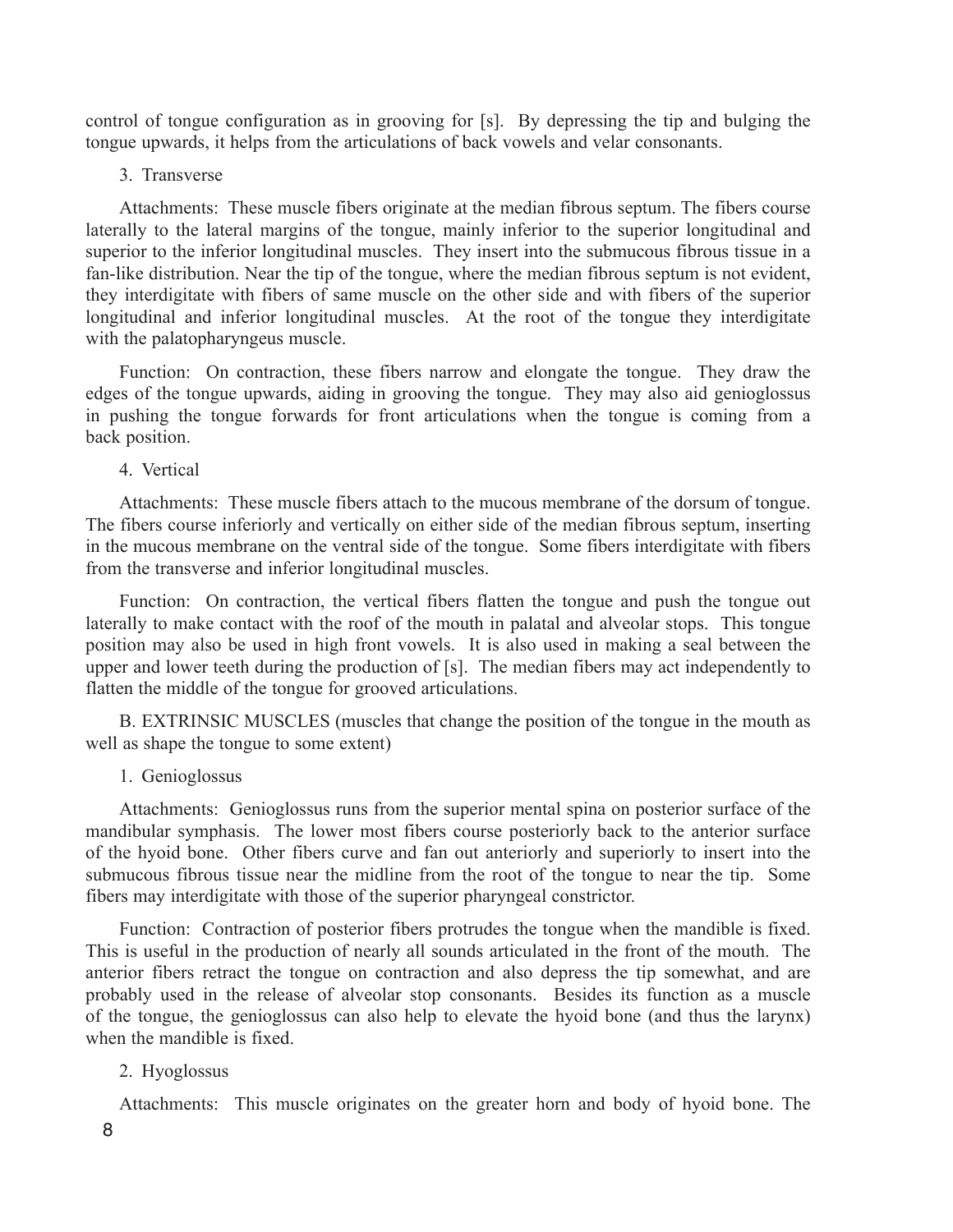posterior and medial fibers interdigitate with the styloglossus and the inferior longitudinal muscles at the lateral edges of the tongue. Some of the anterior fibers may attach to the mucous membrane at the tip of the tongue. One small bundle coming from the lesser cornu of the hyoid bone parallels the hyoglossus and inserts in the intrinsic muscles on the side of the tongue and the tip. This is sometimes considered a separate muscle: the chondroglossus  $(chondro = cartilage).$ 

Function: When the hyoid is fixed, the hyoglossus can lower the tongue. The anterior fibers join with the genioglossus and inferior longitudinal muscles to retract the lower tongue tip. The posterior fibers (which insert on the lateral edges of the tongue) pull down the sides of the tongue on contraction, thus serving as antagonists to styloglossus and palatoglossus (when the soft palate is fixed) and contribute to the delicate adjustment of grooved fricatives. It may also work with styloglossus in the production of back vowels (tongue bunching with sides down) and the anterior fibers may balance the forward action of the posterior genioglossus fibers to position the tongue precisely in front vowels.

### 3. Palatoglossus

Attachments: This muscle attaches to the undersurface of the soft palate, interdigitating with the opposing fibers from the other side. The fibers continue inferiorly and laterally, forming the anterior pillars of the fauces and then insert at the edges of the tongue, interdigitating with the transverse, styloglossus and hyoglossus muscles.

Function: With the soft palate fixed, the palatoglossus muscle can assist styloglossus in raising the back of the tongue. In this it serves as an antagonist to the hyoglossus. It also aids the styloglossus and inferior longitudinal muscles to bulge the back of the tongue for velars. Because it inserts in the sides of the tongue and comes from a superior origin, it may also serve to groove the back of the tongue (used by some speakers in uvular trill and fricative production). Because of the connection created by this muscle, a low tongue position may draw down the velum slightly. If the tongue is fixed, it may serve as a depressor to the soft palate.

### 4. Styloglossus

Attachments: Styloglossus originates at the anterior and lateral surface of the styloid process and the stylomandibular ligament. The fibers fan out and course inferiorly and anteriorly, dividing into two parts. The lower part blends with the fibers from the hyoglossus muscle. The upper part courses along the lateral edges of the tongue and blends with the fibers from the inferior longitudinal muscle near the tip of the tongue.

Function: Styloglossus elevates and draws back the tongue, acting as an antagonist to genioglossus. These two muscles work together to position the tongue for most vowels. With the posterior part of genioglossus, it helps to bring the tongue up and back for velar articulations. Since the fibers insert on the sides of the tongue, contraction of styloglossus may also elevate the tongue margins to form a groove.

V. MUSCLES OF THE SOFT PALATE A. ELEVATORS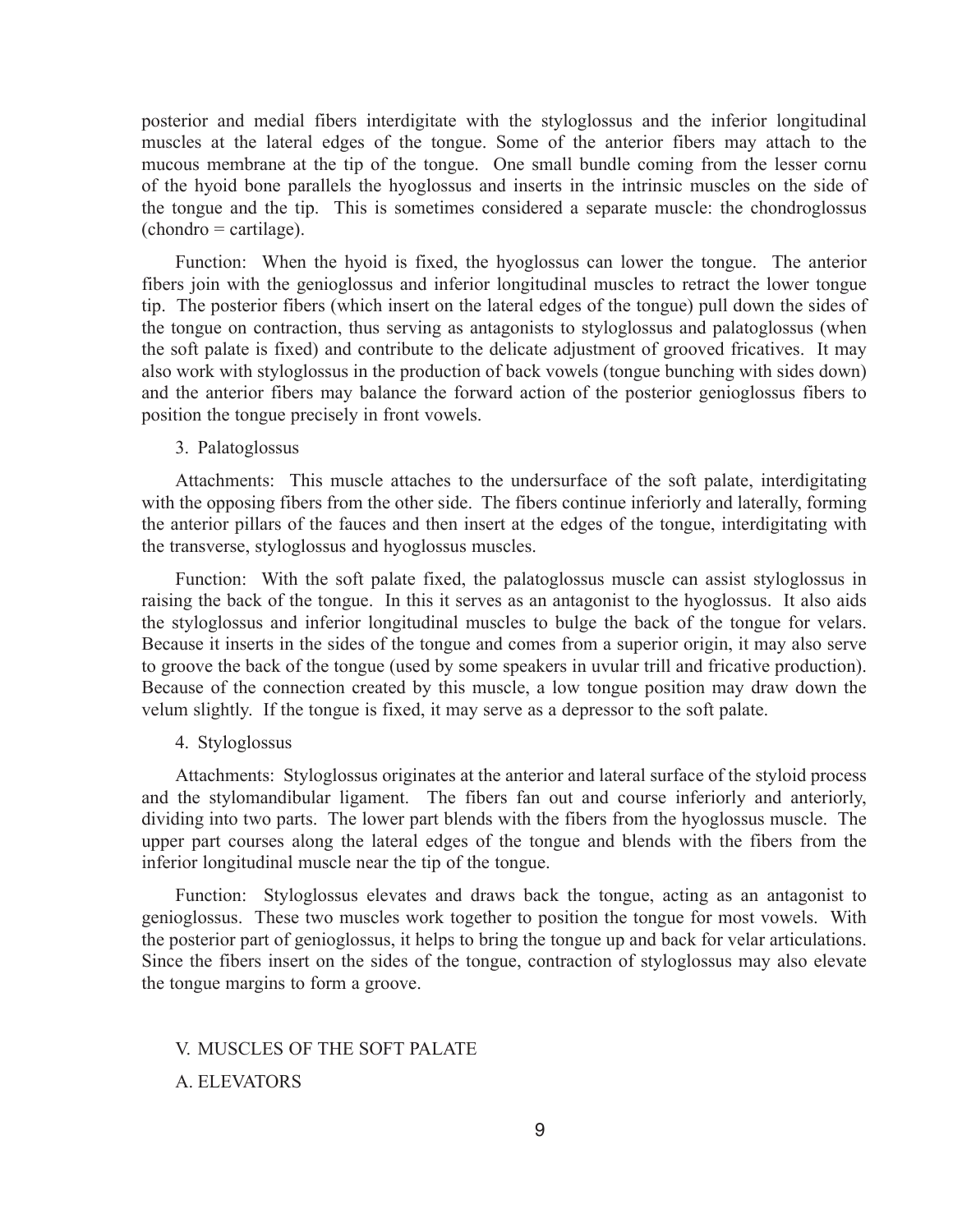### 1. Levator Palatini

Attachments: Levator palatini originates at the apex of the petrous portion of the temporal bone and the medial wall of the Eustachian tube and runs anteroinferiorly to the posterior surface of the soft palate.

Function: Levator palatini is the primary elevator of the soft palate and pulls it posteriorly for non-nasal articulations.

# 2. Musculus Uvulae

Attachments: Musculus uvulae runs from the posterior nasal spine of the palatine bones and the palatine aponeurosis. It courses medially and posteriorly along the length of the soft palate and inserts in the mucous membrane of the uvula.

Function: On contraction, it shortens and lifts the soft palate and the uvula. It may help to close off the nasal cavity and may play some role in positioning the uvula for a uvular trill.

# B. TENSOR

# 1. Tensor Palatini

Attachments: Tensor palatini originates at the sphenoid bone and the lateral wall of the Eustachian tube. Fibers course inferiorly and anteriorly becoming tendonous as they wind around the hamulus and spread out along the palatine aponeurosis.

Function: Tensor Palatini spreads and tenses the soft palate, helping to close off the nasal cavity. It also pulls on the wall of the Eustachian tube and opens it up to equalize pressure.

# C. DEPRESSORS

1. Palatoglossus (see under extrinsic muscles of the tongue)

### 2. Palatopharyngeus

Attachments: Palatopharyngeus arises from both the anterior hard palate and the midline of thesoft palate with many fibers interdigitating with those from the opposite side. Some fibers arise from the edge of the auditory tube and form the salpingopharyngeus (which we will not discuss here since it has little, if anything, to do with speech). The fibers course inferiorly and laterally, forming the posterior pillar of the fauces, inserting into the stylopharyngeus, the lateral wall of the pharynx and the posterior border and greater cornu of the thyroid cartilage.

Function: When the thyroid cartilage and pharyngeal wall are fixed, contraction of this muscle will lower the soft palate. When the soft palate is fixed, the thyroid cartilage can presumably be raised (mostly for swallowing).

### 3. Passavant's Muscle

Attachments: This muscle is a part of the superior pharyngeal constrictor. It originates at the median pterygoid plate. The fibers course posteriorly along the wall of the nasopharynx and insert into the superior pharyngeal raphe.

Function: This pad of muscle is not recognized by all authorities. It forms a ridge (Passavant's Ridge) against which the levator palatini pulls the soft palate and helps form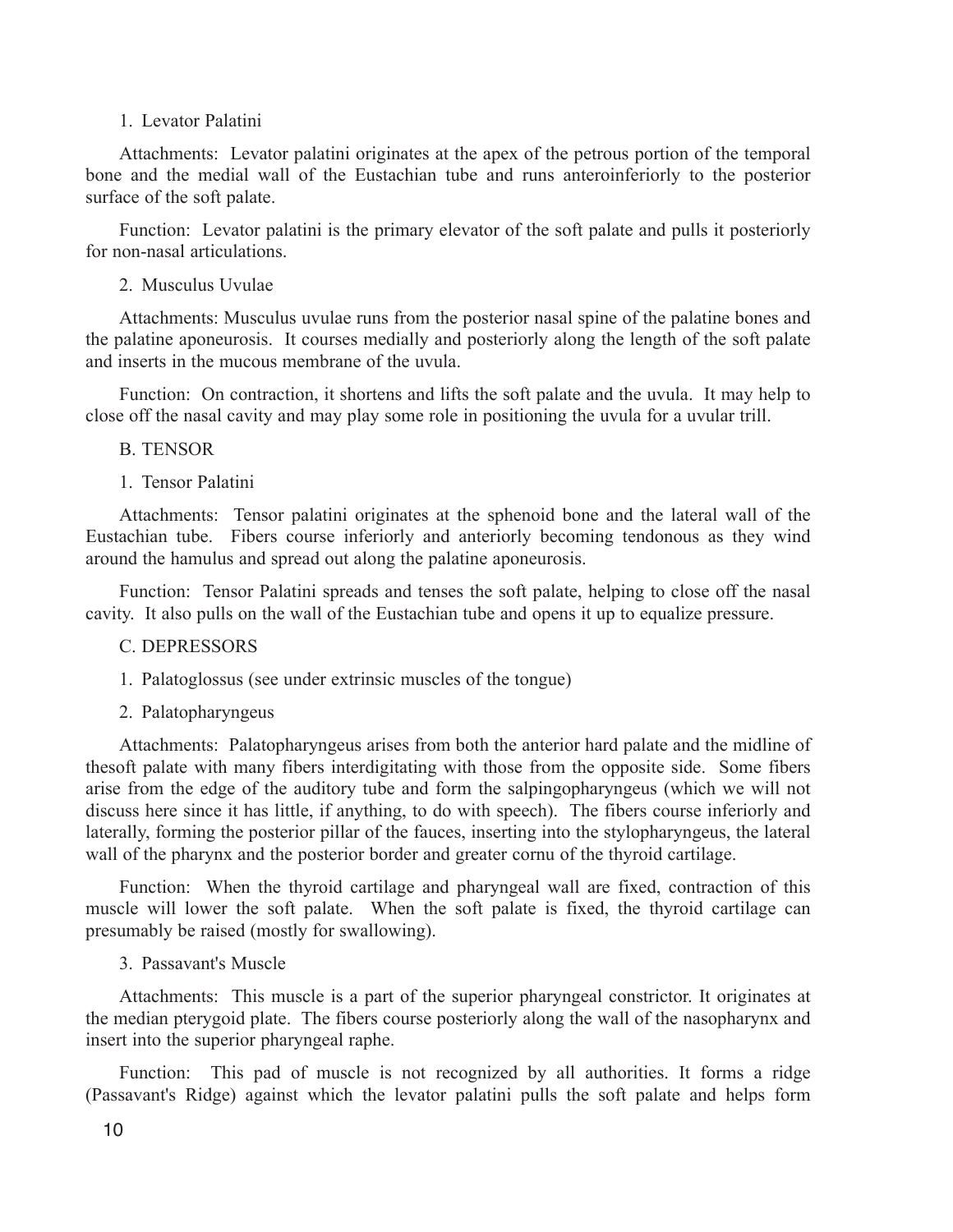a better seal.

# VI. MUSCLES OF THE PHARYNX

A. PHARYNGEAL CONSTRICTORS

1. Superior Pharyngeal Constrictor

Attachments: This muscle has several different origins and a comparable number of names: a) Originating at the lower one-third of the medial pterygoid palate and the hamulus is the pterygopharyngeus; b) Originating at the pterygomandibular raphe is the buccopharyngeus; c) From the posterior part of the mylohyoid line and adjacent alveolar process of the mandible is the mylopharyngeus and d) a few fibers from the side of the tongue are sometimes called the glossopharyngeus. All fibers insert into the midline pharyngeal raphe.

Function: These muscles narrow the upper wall of the pharynx.

### 2. Medial Pharyngeal Constrictor

Attachments: This muscle can be said to consist of two minor muscles: (a) the ceratopharyngeus, which originates on the superior border of the greater horn of the hyoid bone and the stylohyoid ligament; b) the chondropharyngeus (mentioned before as part of the hyoglossus) is considered by some to be part of the medial pharyngeal constrictor. The fibers run superiorly and medially to the medial pharyngeal raphe. The superior fibers overlap those of the superior constrictor.

Function: These fibers contract the pharynx during swallowing. Since it attaches on the hyoid bone, it has a minor function as a larynx elevator along with the posterior belly of the digastric and the stylohyoid.

3. Inferior Pharyngeal Constrictor

Attachments: The part of the inferior pharyngeal constrictor that arises from the thyroid lamina and the superior cornu of the thyroid cartilage and inserts into the pharyngeal raphe may be called the thyropharyngeus. Fibers arising from the cricoid cartilage and the inferior cornu of the thyroid cartilage are called the cricopharyngeus. The most inferior fibers go obliquely downward to blend with the muscle fibers of the esophagus and form a sphincter.

Function: Cricopharyngeus becomes a pseudo-glottis in laryngectomized patients; it sets the aperture of the esophagus for esophageal speech. From a fixed larynx, the inferior constrictor can constrict the lower part of the pharynx for swallowing.

# VII. EXTRINSIC MUSCLES OF THE LARYNX

### A. ELEVATORS

1. Anterior Belly of the Digastric (see under muscles that lower the mandible)

2. Posterior Belly of the Digastric

Attachments: This portion of the digastric muscle attaches to the mastoid process of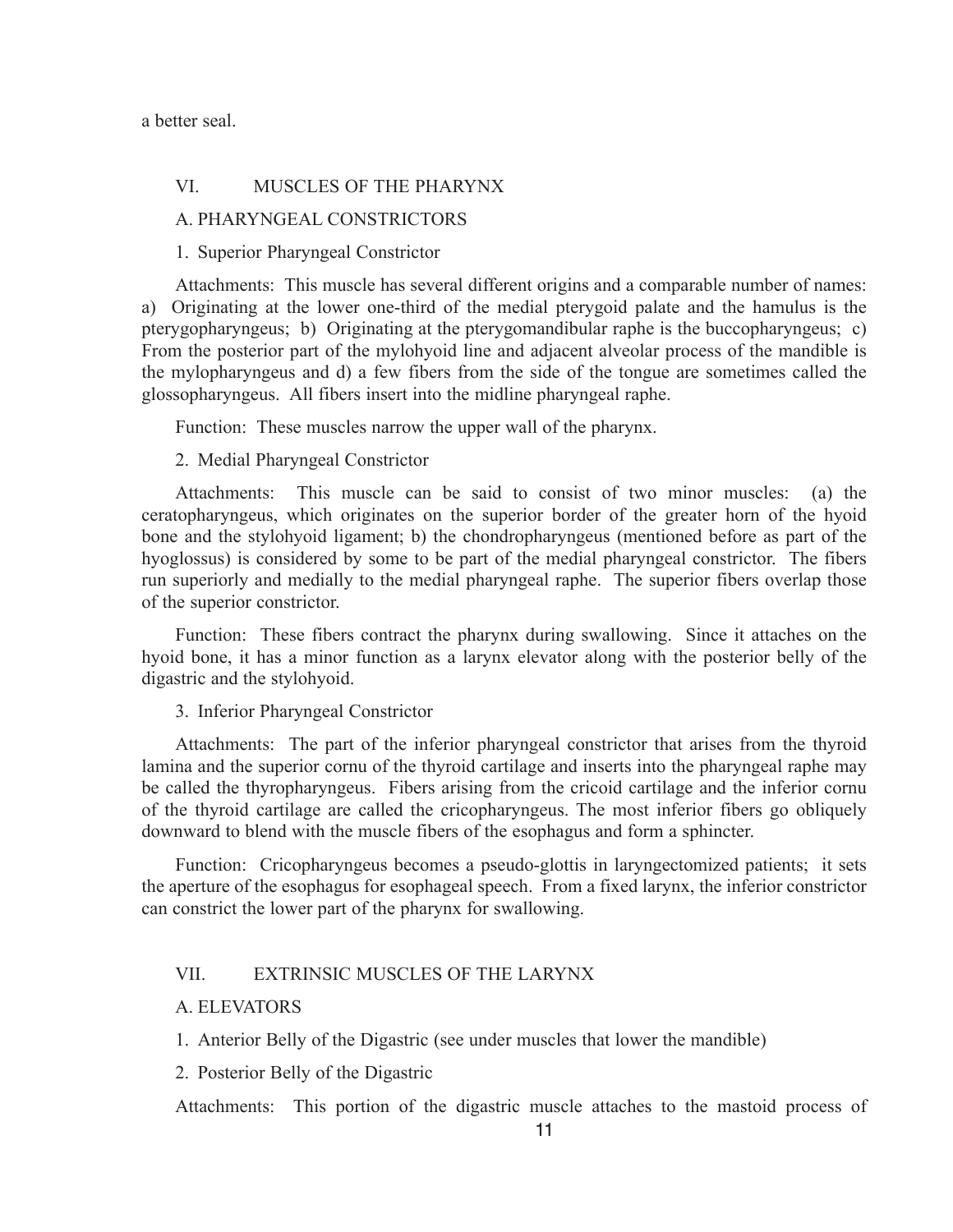the temporal bone. Fibers run inferiorly and anteriorly to meet the anterior belly at an intermediate tendon.

Function: The posterior belly of the digastric draws the hyoid bone superiorly and posteriorly and with it the larynx. It may also help bring the tongue into position for velar articulations.

- 3. Genioglossus (see under extrinsic muscles of the tongue)
- 4. Geniohyoid (see under muscles that lower the mandible)
- 5. Hyoglossus (see under extrinsic muscles of the tongue)
- 6. Mylohyoid (see under muscles that lower the mandible)
- 7. Medial Pharyngeal Constrictor (see under muscles of the pharynx)
- 8. Stylohyoid

Attachments: As the name implies, this muscle originates on the styloid process on the temporal bone. The fibers course inferiorly and anteriorly to insert in the greater cornu of the hyoid bone.

Function: Works with the posterior belly of the digastric to elevate and draw posteriorly the hyoid and with it the larynx. Because the fibers are attached to the greater cornu of the hyoid bone, contraction will cause the hyoid bone and the thyroid cartilage to tilt forward when the sternohyoid acts as a fixator. This may help bring the tongue forward for alveolar, dental and interdental articulations.

# B. DEPRESSORS

1. Omohyoid

Attachments: This muscle's posterior belly originates on the upper border of the scapula, anterior belly on the intermediate tendon. The posterior belly inserts in the intermediate tendon, where the anterior belly takes over and runs vertically and slightly medially to the lower border of the greater cornu of the hyoid bone.

Function: The omohyoid lowers the hyoid and the larynx, similar to the sternohyoid.

2. Sternohyoid

Attachments: Sternohyoid attaches to the posterior surface of the manubrium of the sternum and the medial end of the clavicle. Fibers run vertically to the lower border of the body of the hyoid bone.

Function: The sternohyoid draws the hyoid bone inferiorly, which pulls the larynx forward, lowering F0 by increasing the superior-inferior thickness of the vocal folds. It also tilts down the anterior part of the hyoid bone for front articulations.

3. Sternothyroid

Attachments: This muscle attaches to the posterior surface of the manubrium of the sternum and the first costal cartilage. The fibers course superiorly and slightly laterally, inserting in the oblique line on the thyroid cartilage.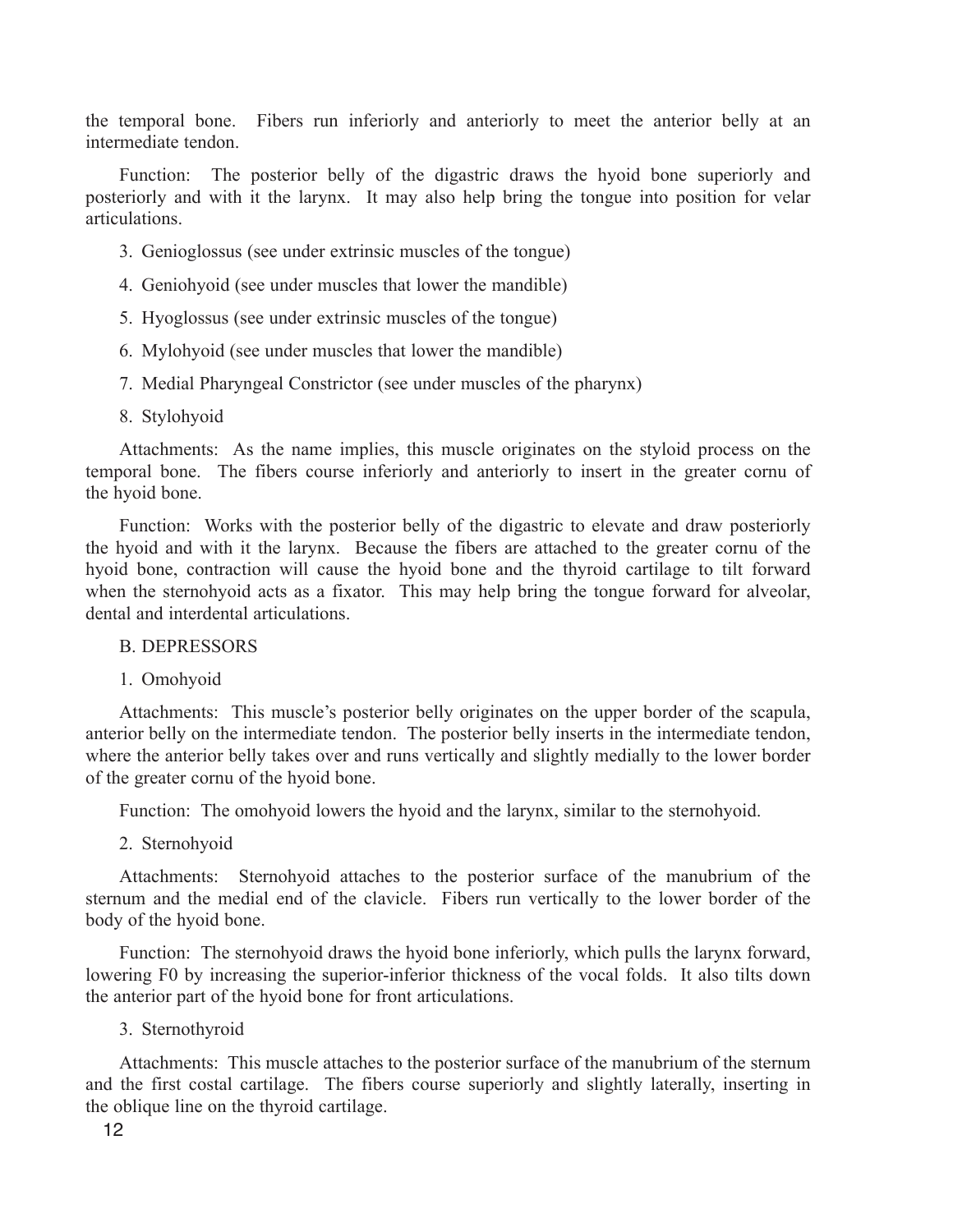Function: The function of this muscle is under some dispute. Some investigators call it a hyoid depressor, others a larynx elevator, with some fibers also serving to stabilize, or perhaps raise, the thyroid cartilage.

### 4. Thyrohyoid

Attachments: This muscle attaches to the oblique line of thyroid cartilage. It runs vertically, deep to the omohyoid and the sternohyoid and inserts in the lower border of the greater cornu of the hyoid bone.

Function: On contraction, the thyrohyoid decreases the distance between the thyroid cartilage and the hyoid bone. When the thyroid cartilage is fixed, it depresses the hyoid bone. When the hyoid bone is fixed, it elevates the thyroid cartilage and raises the pitch. It also tilts the hyoid backwards, which may be appropriate for velar and uvular articulations.

# VIII. INTRINSIC LARYNGEAL MUSCLES

# A. SPHINCTER MUSCLES FOR LARYNGEAL INLET

### 1. Aryepiglottis

Attachments: This muscle attaches on the side of epiglottis. Fibers run from the sides of the epiglottis to the apex of each arytenoid.

Function: On contraction, the aryepiglottis pulls back the epiglottis (i.e. closes off the laryngeal inlet) by a sphincter action. This is to close off the laryngeal inlet for swallowing and may be used in production of lower pharyngeal articulations.

### 2. Thyroepiglottis

Attachments: Thyroepiglottis runs from the inner surface of the thyroid cartilage close to the angle superiorly and posteriorly to the aryepiglottic fold.

Function: This muscle depresses the epiglottis to close off the passage for swallowing. It probably has no function in speech.

#### B. ABDUCTOR

1. Posterior Cricoarytenoid

Attachments: This muscle attaches in the depression on the posterior surface of the cricoid cartilage. The fibers run superiorly and laterally to insert in the posterior surface of the muscular process of each arytenoid.

Function: On contraction, this muscle pulls the arytenoids inferiorly and medially on the shoulders of the cricoid cartilage and rotates them from lateral to posterior. The vocal processes are projected slightly upwards and abducted. EMG studies have shown activity in the production of voiceless stops and fricatives. These muscles are the sole abductors of the vocal folds

# C. ADDUCTORS

1. Lateral Cricoarytenoid